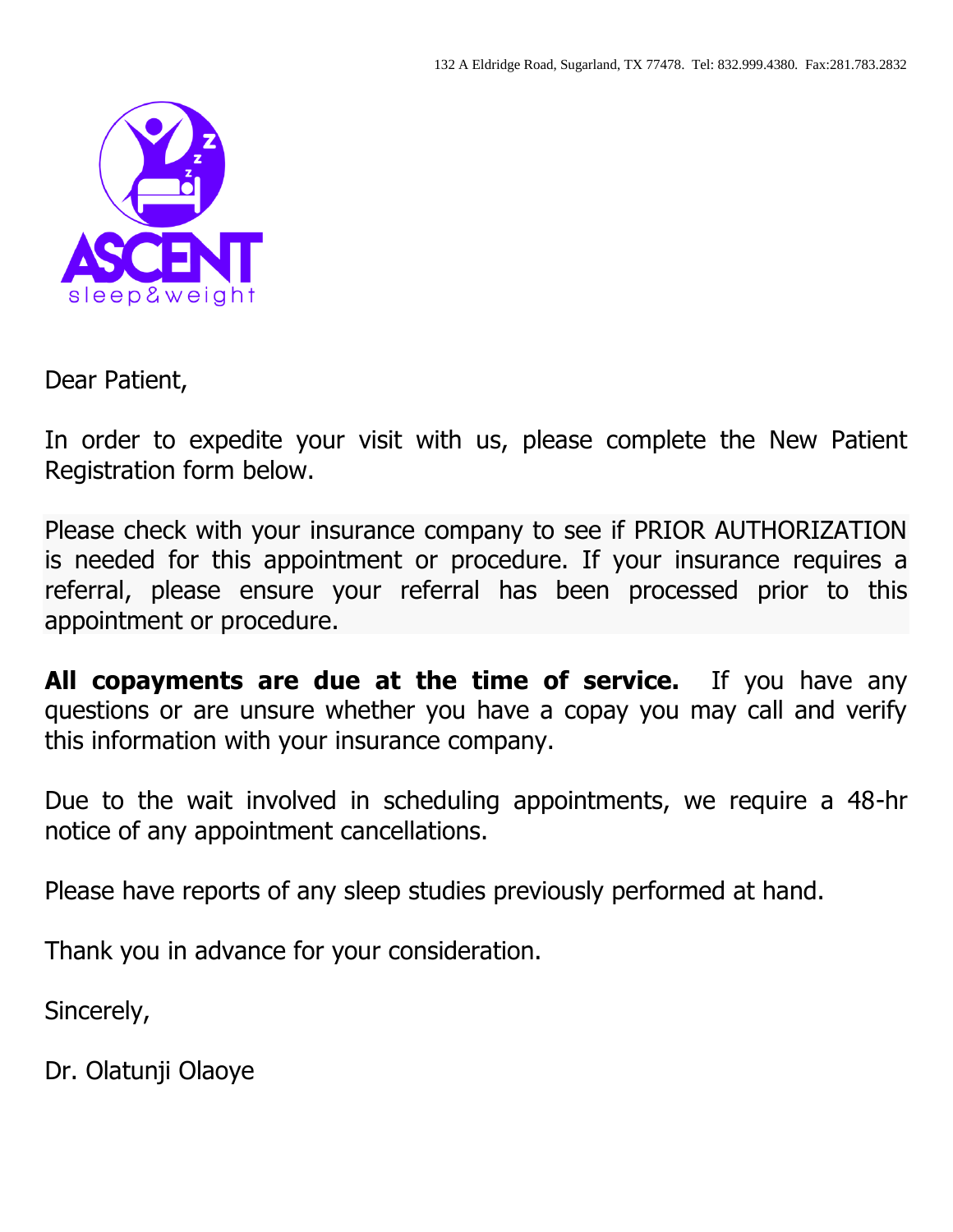

 **Patient No: \_\_\_\_\_\_\_\_\_\_\_\_\_\_\_\_\_\_\_\_\_\_\_\_\_\_\_\_\_\_\_\_\_\_\_\_\_\_\_\_\_\_\_\_ File No: \_\_\_\_\_\_\_\_\_\_\_\_\_\_\_\_\_\_\_\_\_\_\_\_\_\_\_\_\_\_\_\_\_\_\_\_\_** 

# **PATIENT INFORMATION ASCENT SLEEP & WEIGHT**

| PATIENT NAME (PLEASE PRINT)                                                                                                                                                                                                        |                                | SSN#                                                                   |                                 | <b>SEX</b><br>$\square M$<br>$\Box F$ | <b>BIRTH DATE</b>                         |
|------------------------------------------------------------------------------------------------------------------------------------------------------------------------------------------------------------------------------------|--------------------------------|------------------------------------------------------------------------|---------------------------------|---------------------------------------|-------------------------------------------|
| <b>STREET ADDRESS</b>                                                                                                                                                                                                              |                                | <b>CITY AND STATE</b>                                                  |                                 | <b>ZIP CODE</b>                       | HOME PHONE #                              |
| <b>E-MAIL ADDRESS</b>                                                                                                                                                                                                              | <b>CELL PHONE#</b>             |                                                                        | <b>BUSINESS PHONE #</b><br>EXT. |                                       |                                           |
| <b>EMERGENCY CONTACT NAME</b>                                                                                                                                                                                                      | <b>RELATIONSHIP TO PATIENT</b> |                                                                        |                                 |                                       |                                           |
| <b>RACE</b>                                                                                                                                                                                                                        |                                | <b>ETHNICITY</b>                                                       |                                 |                                       | LANGUAGE PREFERENCE                       |
| I GIVE ASCENT SLEEP & WEIGHT STAFF PERMISSION TO LEAVE<br>MESSAGES REGARDING MY MEDICAL CARE AND/ OR APPOINTMENT<br>CONFIRMATION INFORMATION ON (CHECK ALL THAT APPLY):<br><b>D CELL PHONE</b><br>$\square$ E-MAIL<br>□ HOME PHONE |                                |                                                                        |                                 | <b>SPOUSE OR PARENT'S NAME</b>        |                                           |
| FINANCIALLY RESPONSIBLE PARTY'S NAME (IF DIFFERENT<br>FROM PATIENT)                                                                                                                                                                |                                | FINANCIALLY RESPONSIBLE PARTY'S ADDRESS (IF DIFFERENT<br>FROM PATIENT) |                                 |                                       |                                           |
| <b>REFERRING PHYSICIAN</b>                                                                                                                                                                                                         |                                |                                                                        |                                 |                                       | ADDRESS/ CITY/ STATE/ ZIP CODE (IF KNOWN) |
| PRIMARY CARE PHYSICIAN                                                                                                                                                                                                             |                                | ADDRESS/ CITY/ STATE/ ZIP CODE (IF KNOWN)                              |                                 |                                       |                                           |
| PHARMACY NAME AND PHONE NUMBER                                                                                                                                                                                                     |                                |                                                                        |                                 |                                       | ADDRESS/ CITY/ STATE/ ZIP CODE (IF KNOWN) |
| <b>REASON FOR VISIT</b>                                                                                                                                                                                                            |                                |                                                                        |                                 |                                       |                                           |

How Did You Hear About Us?

□Doctor's Referral □Friend □Hospital □Close to Home/Work □Online □Family Member

□Other \_\_\_\_\_\_\_\_\_\_\_\_\_\_\_\_\_\_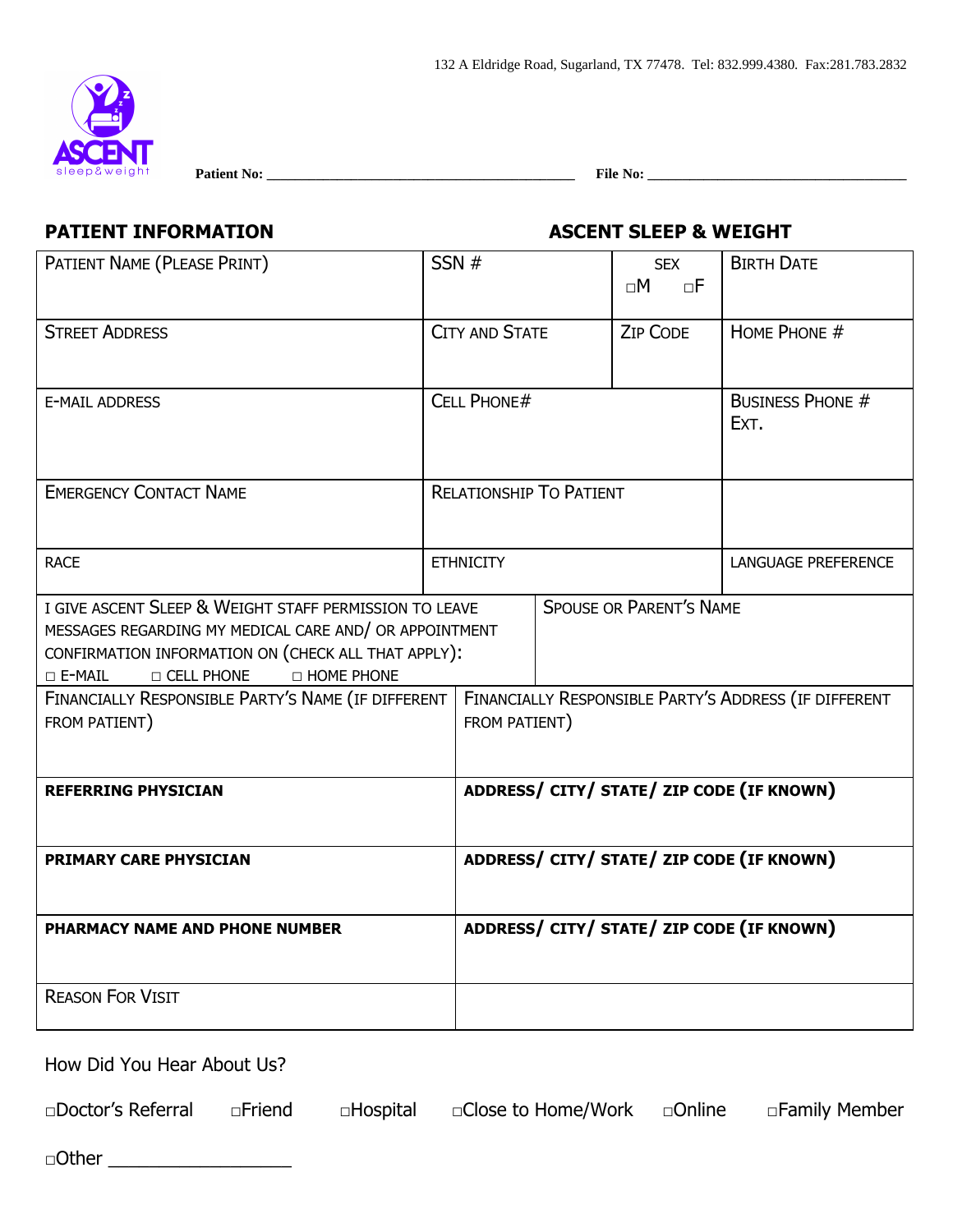| <b>INSURANCE INFORMATION</b>                       |                                  | Please Provide Insurance Card(s) for copying                |
|----------------------------------------------------|----------------------------------|-------------------------------------------------------------|
| #1 PRIMARY INSURANCE                               |                                  | Insurance card not available                                |
| Policy Holder Name (Name listed on Policy Card):   |                                  |                                                             |
|                                                    |                                  |                                                             |
|                                                    |                                  | Is this person a patient of Ascent S&W $\Box$ Yes $\Box$ No |
| Date of Birth                                      | Policy Holder SSN                |                                                             |
| Relationship to Patient: $\Box$ Self $\Box$ Spouse |                                  |                                                             |
|                                                    |                                  |                                                             |
|                                                    |                                  |                                                             |
|                                                    |                                  |                                                             |
| <b>Claims Mailing Address</b>                      |                                  | <b>State</b><br>City<br>Zip                                 |
|                                                    |                                  |                                                             |
| Co-Payment: \$                                     |                                  |                                                             |
| #2 SECONDARY INSURANCE                             |                                  | Insurance card not available                                |
| Policy Holder Name (Name listed on Policy Card):   |                                  |                                                             |
|                                                    |                                  |                                                             |
|                                                    | <u> 1990 - Johann Barbara, m</u> | Is this person a patient of Ascent S&W $\Box$ Yes $\Box$ No |
| Date of Birth                                      | Policy Holder SSN                |                                                             |
| Relationship to Patient: $\Box$ Self $\Box$ Spouse |                                  |                                                             |
|                                                    |                                  |                                                             |
|                                                    |                                  |                                                             |
|                                                    |                                  |                                                             |
| <b>Claims Mailing Address</b>                      |                                  | City<br>State<br>Zip                                        |
|                                                    |                                  |                                                             |
| Co-Payment: \$                                     |                                  |                                                             |

### **ALL CO-PAYMENTS ARE DUE AT THE TIME OF SERVICE. PLEASE INCLUDE ALL NECESSARY INSURANCE FORMS AT THIS TIME. INSURANCE ASSIGNMENT OF BENEFITS.**

| <b>Signature</b> | <b>DATE</b> |
|------------------|-------------|
|                  |             |
|                  |             |

### **I HEREBY AUTHORIZE RELEASE OF ANY MEDICAL INFORMATION NECESSARY TO PROCESS THIS CLAIM.**

I certify that the above information is true. I authorize my insurance benefits be paid directly to provider ASCENT HEALTHCARE SOLUTIONS. I understand that I am financially responsible for any balance. I also authorize Ascent Healthcare Solutions or insurance company to release any information required to process my claims. Patients are responsible for the payment of co-pays, co-insurance, deductible and all other procedures or treatment not covered by their insurance plan. Payment is due at the time of service. Patients may incur and are responsible for the payment of additional charges at the discretion of Ascent Healthcare Solutions and all such charges will be duly itemized and explained to the patient. Please be advised that it remains the patient's responsibility to let us know at the time of service if the insurance policy has changed or has been termed for any reason. If insurance policy has been termed at time of service for any reason, patient will be financially responsible for 100% of the charges. I agree that I am financially responsible for charges incurred that are not covered by my insurance.

|  |  | use only | <b>Delow</b> |  |
|--|--|----------|--------------|--|
|--|--|----------|--------------|--|

Reviewed by: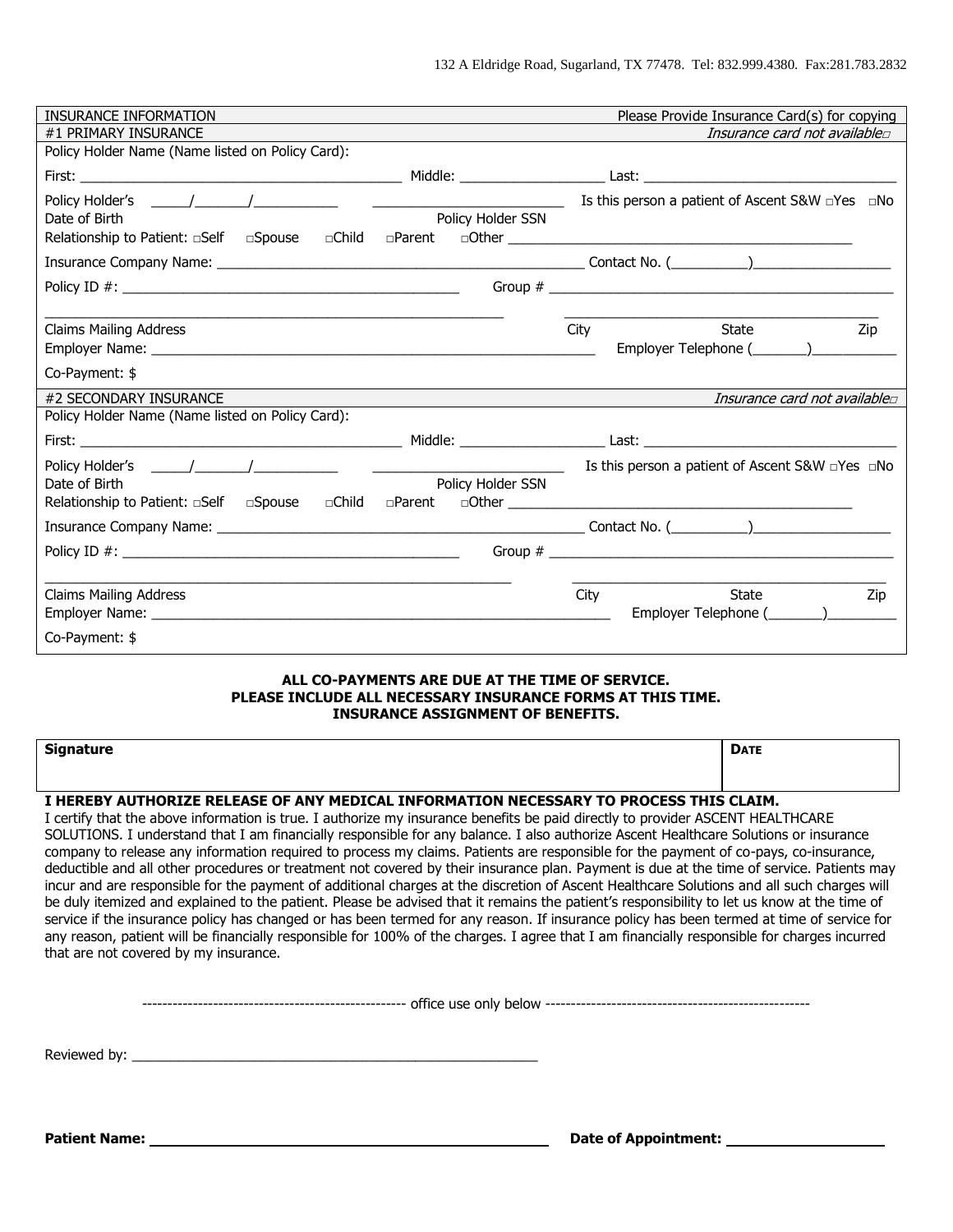$\mathbf{r}$ 

## **ASCENT SLEEP & WEIGHT NEW PATIENT VISIT**

It is important that we have complete and accurate information about you and your medical condition(s). Please read instructions carefully and complete the following:

### **PHYSICIAN INFORMATION**

Please complete the following information for all physicians/health care providers you have seen within the past 5 years (starting with your Primary Care Provider):  $\mathbf{L}$  $\mathbf{I}$  $\mathbf{L}$  $\mathbf{I}$ 

| Name | City | Specialty or Problem  | Approximate<br>dates seen | May we send reports to<br>them. Please indicate<br>Yes or No |
|------|------|-----------------------|---------------------------|--------------------------------------------------------------|
|      |      | Primary Care Provider |                           |                                                              |
|      |      |                       |                           |                                                              |
|      |      |                       |                           |                                                              |
|      |      |                       |                           |                                                              |
|      |      |                       |                           |                                                              |
|      |      |                       |                           |                                                              |
|      |      |                       |                           |                                                              |

### **Additional Physician(s) you would like reports sent to:**

### **MEDICATION(S)**

Are you currently taking any prescription and/or non-prescription medications including vitamins, nutritional supplements, oral contraceptives, pain relievers, diuretics, laxatives, and cold medications?  $\Box$  No  $\Box$  Yes If yes, list medications below:

**\_\_\_\_\_\_\_\_\_\_\_\_\_\_\_\_\_\_\_\_\_\_\_\_\_\_\_\_\_\_\_\_\_\_\_\_\_\_\_\_\_\_\_\_\_\_\_\_\_\_\_\_\_\_\_\_\_\_\_\_\_\_\_\_\_\_\_\_\_\_\_\_\_\_\_\_\_\_\_\_\_\_\_\_\_\_\_\_\_\_\_\_**

| <b>NAME OF MEDICATION</b> | DOSE (I.E., MGS) | <b>HOW OFTEN TAKEN</b> |
|---------------------------|------------------|------------------------|
|                           |                  |                        |
|                           |                  |                        |
|                           |                  |                        |
|                           |                  |                        |
|                           |                  |                        |
|                           |                  |                        |
|                           |                  |                        |
|                           |                  |                        |
|                           |                  |                        |
|                           |                  |                        |

\_\_\_\_\_\_\_\_\_\_\_\_\_\_\_\_\_\_\_\_\_\_\_\_\_\_\_\_\_\_\_\_\_\_\_\_\_\_\_\_\_\_\_\_\_\_\_\_\_\_\_\_\_\_\_\_\_\_\_\_\_\_\_\_\_\_\_\_\_\_\_\_\_\_\_\_\_\_\_\_\_\_\_\_\_\_\_\_\_\_\_\_\_\_\_\_\_\_\_\_\_\_\_\_\_\_\_\_\_\_\_ \_\_\_\_\_\_\_\_\_\_\_\_\_\_\_\_\_\_\_\_\_\_\_\_\_\_\_\_\_\_\_\_\_\_\_\_\_\_\_\_\_\_\_\_\_\_\_\_\_\_\_\_\_\_\_\_\_\_\_\_\_\_\_\_\_\_\_\_\_\_\_\_\_\_\_\_\_\_\_\_\_\_\_\_\_\_\_\_\_\_\_\_\_\_\_\_\_\_\_\_\_\_\_\_\_\_\_\_\_\_\_

| Are there other medications you have recently used? $\Box$ No $\Box$ Yes If yes, list medications below: |  |  |
|----------------------------------------------------------------------------------------------------------|--|--|
|----------------------------------------------------------------------------------------------------------|--|--|

Do you have allergic reaction to any food? (please list food and reaction)

Have you had hives, skin rash, breathing problems or other allergic reaction to medication?  $\Box$  No  $\Box$  Yes If yes, list below:

Are there other medications you would prefer not to take because of prior side effects?  $\Box$ No  $\Box$  Yes If yes, list below: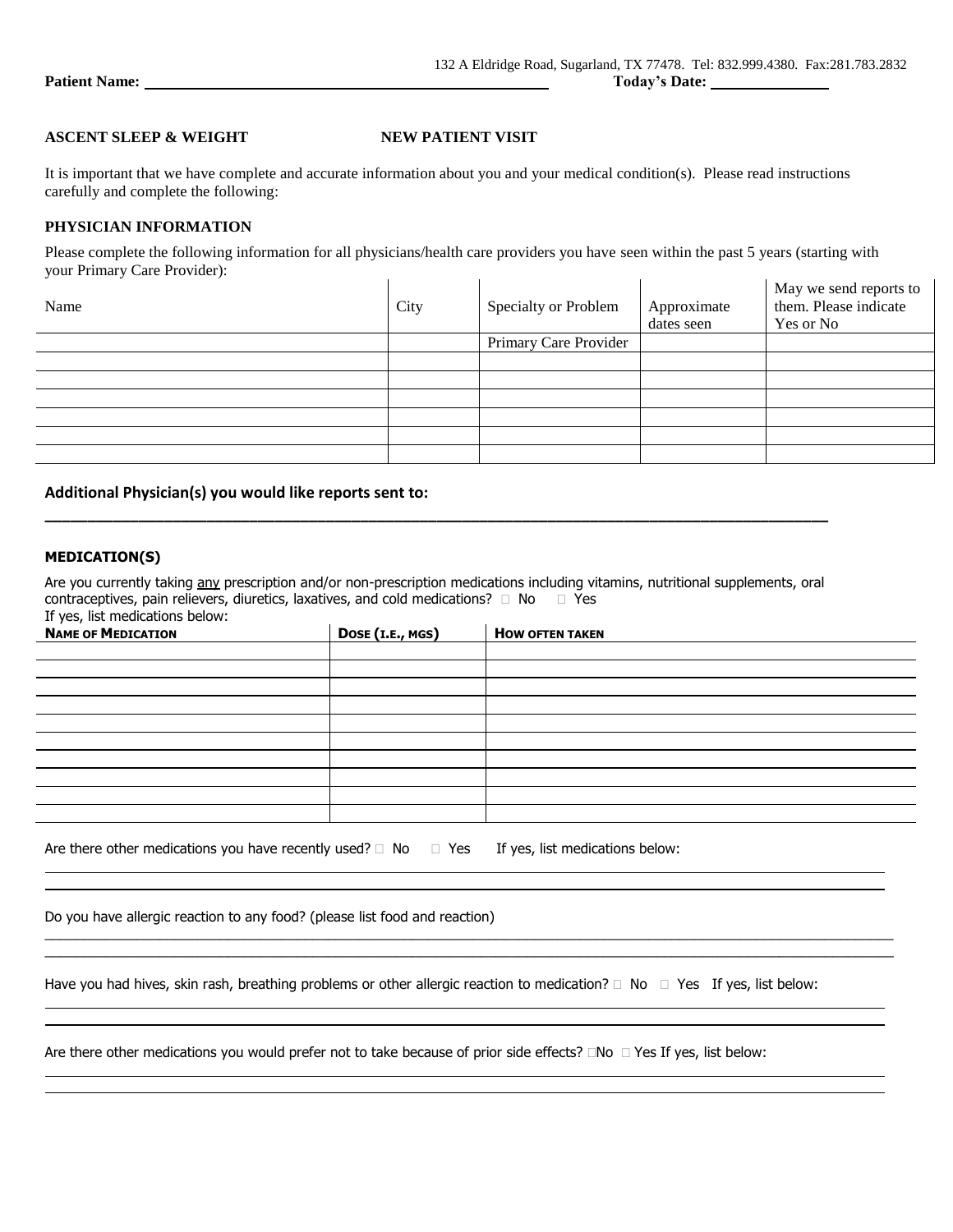### **SOCIAL HISTORY**

| (please check) Marital Status:                                                             | $\Box$ Single | □ Married            | $\Box$ Widowed                           | □ Divorced | $\Box$ Other                                                     |
|--------------------------------------------------------------------------------------------|---------------|----------------------|------------------------------------------|------------|------------------------------------------------------------------|
|                                                                                            |               |                      |                                          |            |                                                                  |
| Please indicate if the following applies:                                                  |               |                      | Describe:                                |            |                                                                  |
| Are you currently employed?                                                                | $\Box$ No     | $\Box$ Yes           |                                          |            |                                                                  |
| Do you exercise?                                                                           | $\Box$ No     | □ Yes                |                                          |            | If yes, what exercise do you do and how often in 1 week?         |
|                                                                                            |               |                      |                                          |            |                                                                  |
| Do you consume caffeinated beverages?                                                      | $\Box$ No     | $\Box$ Yes           | If yes, what and how much per day?       |            |                                                                  |
|                                                                                            |               |                      |                                          |            |                                                                  |
|                                                                                            |               |                      |                                          |            |                                                                  |
| Do you consume alcoholic beverages?                                                        | $\Box$ No     | $\Box$ Yes           | If yes, what type and how many in 1 week |            |                                                                  |
|                                                                                            |               |                      |                                          |            |                                                                  |
| Have you ever used any tobacco products?                                                   | $\Box$ No     | $\Box$ Yes           |                                          |            |                                                                  |
| Do You Smoke?                                                                              | $\Box$ No     | □ Yes                |                                          |            | If yes, how many cigarettes/cigars per day ________ for          |
|                                                                                            |               |                      |                                          |            | No. of Years _______. Have you thought about quitting:           |
| Do you Chew tobacco                                                                        | $\Box$ No     | □ Yes                |                                          |            | $\frac{1}{2}$ ? Have you quit before? _______ How long ________. |
| Any history of illegal drug use?                                                           | $\Box$ No     | □ Yes                | If so, what type (s) and when            |            |                                                                  |
|                                                                                            |               |                      |                                          |            |                                                                  |
|                                                                                            |               |                      |                                          |            |                                                                  |
| Are you on any special diet?                                                               | $\Box$ No     | $\Box$ Yes           | If yes, what?                            |            |                                                                  |
| Have you recently noticed an increase in sadness or gloominess? $\square$ No $\square$ Yes |               |                      |                                          |            |                                                                  |
| Have you lost interest un enjoyable activities?                                            |               | $\Box$ No $\Box$ Yes |                                          |            |                                                                  |

### **FAMILY HISTORY**

Indicate if any of your immediate family members such as mother, father, brothers, sisters or children have any medical conditions.

|                | <b>Alive or Deceased</b>     | Age(s) | <b>Describe:</b> |
|----------------|------------------------------|--------|------------------|
| Father         | $\Box$ Alive $\Box$ Deceased |        |                  |
| Mother         | $\Box$ Alive $\Box$ Deceased |        |                  |
| Brother(s)     | $\Box$ Alive $\Box$ Deceased |        |                  |
| Sister(s)      | $\Box$ Alive $\Box$ Deceased |        |                  |
| Child/Children | $\Box$ Alive $\Box$ Deceased |        |                  |
|                |                              |        |                  |

# **PAST MEDICAL HISTORY**

Have you EVER had any of the following: The same of the state of the secribe: Describe:

| Anesthesia complications                                   | $\Box$ No $\Box$ Yes |  |
|------------------------------------------------------------|----------------------|--|
| Anxiety, depression, mental illness                        | $No \square Yes$     |  |
| Blood problems (bleeding, anemia, high or low white count) | $No \square Yes$     |  |
| <b>Diabetes</b>                                            | $\Box$ No $\Box$ Yes |  |
| High blood pressure                                        | $\Box$ No $\Box$ Yes |  |
| High cholesterol or triglycerides                          | $\Box$ No $\Box$ Yes |  |
| Sexually transmitted disease                               | $\Box$ No $\Box$ Yes |  |
| Stroke or TIA                                              | $\Box$ No $\Box$ Yes |  |
| Treatment for alcohol or drug abuse                        | $\Box$ No $\Box$ Yes |  |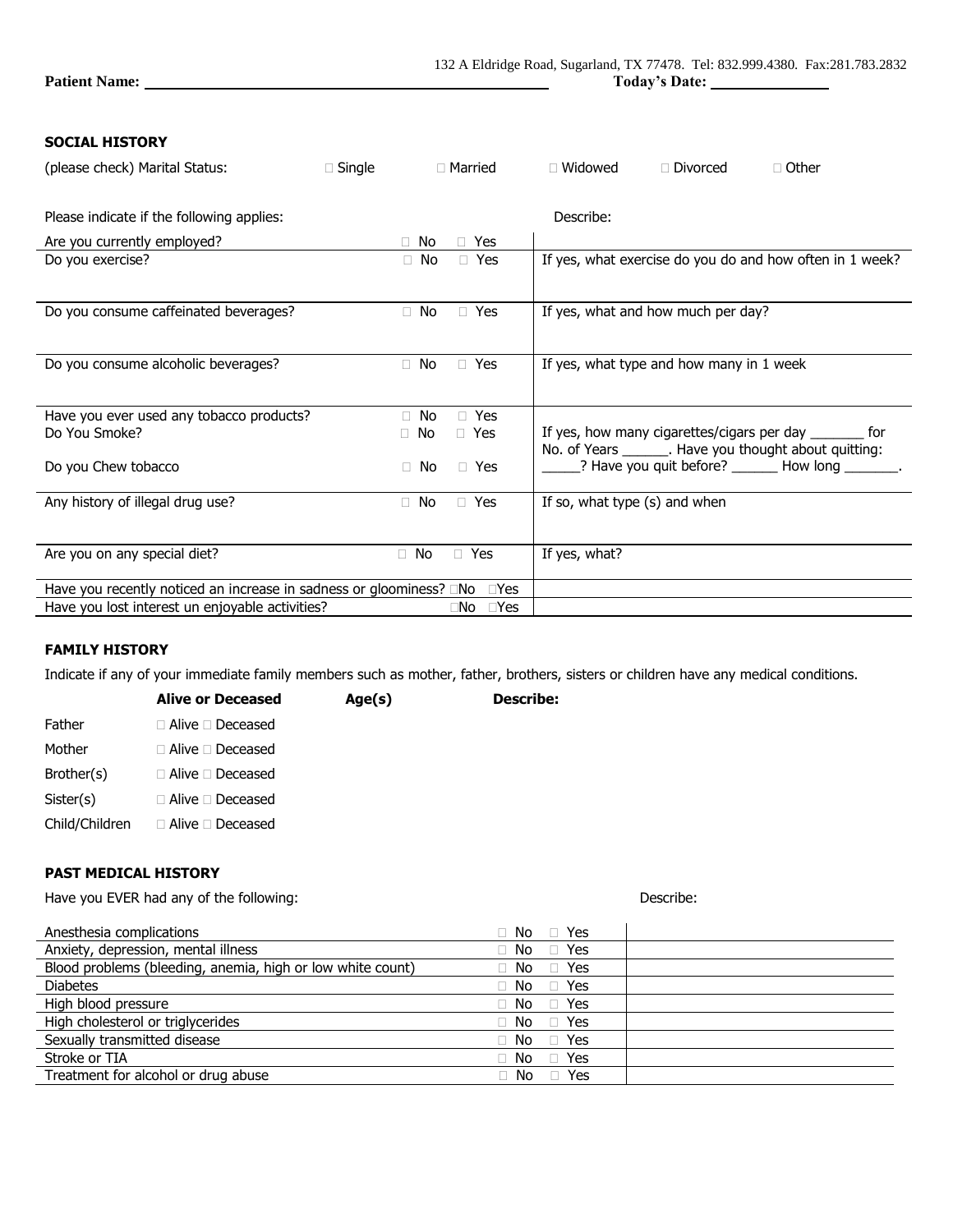Indicate whether you have EVER had a medical problem and/or surgical problem related to each of the following by placing a check in the appropriate box(es). Describe the problem, type of surgery and approximate dates. CIRCLE the appropriate choice when multiple choices are listed in a question.

| <b>PROBLEM:</b>                                   |           |                     | <b>DESCRIBE:</b> |
|---------------------------------------------------|-----------|---------------------|------------------|
| Eyes (cataracts, glaucoma)                        | $\Box$ No | Medical<br>Surgical |                  |
| Ears, nose sinuses, tonsils                       | $\Box$ No | Medical<br>Surgical |                  |
| Thyroid, parathyroid glands                       | $\Box$ No | Medical<br>Surgical |                  |
| Heart valves, heart rhythm, heart failure         | No        | Medical<br>Surgical |                  |
| Coronary (heart), arteries (angina, heart attack) | $\Box$ No | Medical<br>Surgical |                  |
| Arteries (aorta, arteries to head, arms, legs)    | No<br>П.  | Medical<br>Surgical |                  |
| Veins, blood clots in veins                       | $\Box$ No | Medical<br>Surgical |                  |
| Lungs                                             | $\Box$ No | Medical<br>Surgical |                  |
| Esophagus or stomach (ulcer)                      | $\Box$ No | Medical<br>Surgical |                  |
| Bowel (small or large intestine)                  | $\Box$ No | Medical<br>Surgical |                  |
| Appendix                                          | No<br>п   | Medical<br>Surgical |                  |
| Liver or gall bladder                             | $\Box$ No | Medical<br>Surgical |                  |
| Hernia                                            | $\Box$ No | Medical<br>Surgical |                  |
| Kidneys, bladder                                  | $\Box$ No | Medical<br>Surgical |                  |
| Bones, joints, muscles                            | $\Box$ No | Medical<br>Surgical |                  |
| Back, neck, spine                                 | No        | Medical<br>Surgical |                  |
| <b>Brain</b>                                      | $\Box$ No | Medical<br>Surgical |                  |
| Skin                                              | $\Box$ No | Medical<br>Surgical |                  |
| <b>Breasts</b>                                    | $\Box$ No | Medical<br>Surgical |                  |
| Uterus, tubes, ovaries                            | $\Box$ No | Medical<br>Surgical |                  |
| Prostate, penis, testes, vasectomy                | No<br>П.  | Medical<br>Surgical |                  |
| Other - Describe                                  | No<br>П.  | Medical<br>Surgical |                  |
|                                                   |           |                     |                  |

### **FOR MEDICAL TEAM USE ONLY**

Please list any **SURGERIES** you have had and include the month/year:

### **REVIEW OF SYSTEMS**

Indicate whether you have experienced the following symptoms **DURING RECENT WEEKS** by checking the "no" or "yes" box for each question.

 $\_$  ,  $\_$  ,  $\_$  ,  $\_$  ,  $\_$  ,  $\_$  ,  $\_$  ,  $\_$  ,  $\_$  ,  $\_$  ,  $\_$  ,  $\_$  ,  $\_$  ,  $\_$  ,  $\_$  ,  $\_$  ,  $\_$  ,  $\_$  ,  $\_$  ,  $\_$  ,  $\_$  ,  $\_$  ,  $\_$  ,  $\_$  ,  $\_$  ,  $\_$  ,  $\_$  ,  $\_$  ,  $\_$  ,  $\_$  ,  $\_$  ,  $\_$  ,  $\_$  ,  $\_$  ,  $\_$  ,  $\_$  ,  $\_$  ,  $\mathcal{L}_\mathcal{L} = \{ \mathcal{L}_\mathcal{L} = \{ \mathcal{L}_\mathcal{L} = \{ \mathcal{L}_\mathcal{L} = \{ \mathcal{L}_\mathcal{L} = \{ \mathcal{L}_\mathcal{L} = \{ \mathcal{L}_\mathcal{L} = \{ \mathcal{L}_\mathcal{L} = \{ \mathcal{L}_\mathcal{L} = \{ \mathcal{L}_\mathcal{L} = \{ \mathcal{L}_\mathcal{L} = \{ \mathcal{L}_\mathcal{L} = \{ \mathcal{L}_\mathcal{L} = \{ \mathcal{L}_\mathcal{L} = \{ \mathcal{L}_\mathcal{$ \_\_\_\_\_\_\_\_\_\_\_\_\_\_\_\_\_\_\_\_\_\_\_\_\_\_\_\_\_\_\_\_\_\_\_\_\_\_\_\_\_\_\_\_\_\_\_\_\_\_\_\_\_\_\_\_\_\_\_\_\_\_\_\_\_\_\_\_\_\_\_\_\_\_\_\_\_\_\_\_\_\_\_\_\_ \_\_\_\_\_\_\_\_\_\_\_\_\_\_\_\_\_\_\_\_\_\_\_\_\_\_\_\_\_\_\_\_\_\_\_\_\_\_\_\_\_\_\_\_\_\_\_\_\_\_\_\_\_\_\_\_\_\_\_\_\_\_\_\_\_\_\_\_\_\_\_\_\_\_\_\_\_\_\_\_\_

| Skin rash, sore, excessive bruising or change of a mole  | Yes<br>No                       |
|----------------------------------------------------------|---------------------------------|
| Excessive thirst or urination                            | No<br>Yes<br>$\Box$<br>H        |
| Change in sexual drive or performance                    | □ Yes<br>No.<br>П.              |
| Significant headaches                                    | Yes<br>No<br>$\Box$<br>П        |
| Double or blurred vision, cataracts, glaucoma            | No<br>Yes<br>$\Box$             |
| Diminished hearing, dizziness, hoarseness, sinus problem | $\Box$ Yes<br>No.<br>П          |
| Cough, shortness of breath, wheezing, asthma             | <b>Yes</b><br>No<br>$\Box$<br>п |
| Coughing up sputum or blood                              | $\Box$ No<br>$\Box$ Yes         |
| Blackouts or loss of consciousness                       | No<br>$\Box$ Yes<br>П.          |
| Chest pain, pressure, rapid or irregular heartbeats      | No<br>Yes<br>$\Box$             |
| Awakening at night short of breath                       | No<br>Yes<br>$\Box$<br>H        |
| Abnormal swelling in legs or feet                        | No<br>$\Box$ Yes<br>П.          |
| Pain in calves when you walk                             | No<br>□ Yes<br>П.               |
| Difficulty swallowing, heartburn, nausea, vomiting       | Yes<br>No.<br>$\Box$<br>П.      |
| Significant problems with constipation, diarrhea         | $\Box$ Yes<br>No.<br>П.         |
| Blood in bowel movements                                 | $\Box$ Yes<br>No.<br>П.         |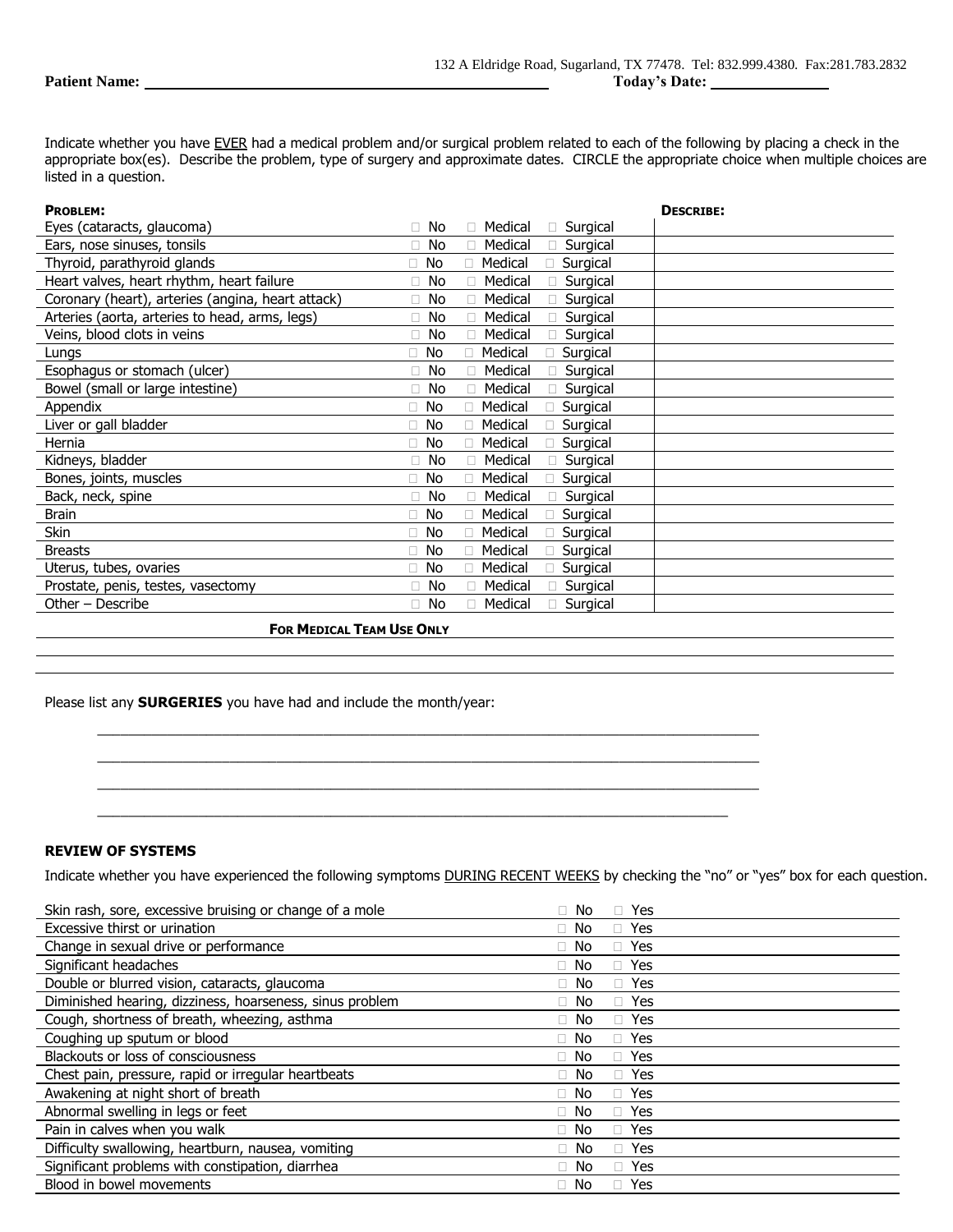| <b>Patient Name:</b> |  |
|----------------------|--|
|----------------------|--|

| Difficulty starting urinary stream or completely emptying bladder | D Yes<br>No.         |  |
|-------------------------------------------------------------------|----------------------|--|
| Leaking urine                                                     | □ Yes<br>No          |  |
| Burning or pain when urinating                                    | □ Yes<br>No          |  |
| Fever, large lymph nodes                                          | □ Yes<br>No.         |  |
| At risk for HIV or AIDS                                           | ⊟ Yes<br>$\Box$ No   |  |
| Weight loss or gain of more than 10 pounds over 6 months          | □ Yes<br>No.         |  |
| Experiencing an unusually stressful situation                     | □ Yes<br>$\Box$ No   |  |
| Problems falling asleep, staying asleep, sleep apnea, snoring     | $\Box$ No $\Box$ Yes |  |
|                                                                   |                      |  |

### **For medical team use only:**

**Signature of Patient / Patient's Authorized Representative:** 

**Today's Date:** 

**Thank you!**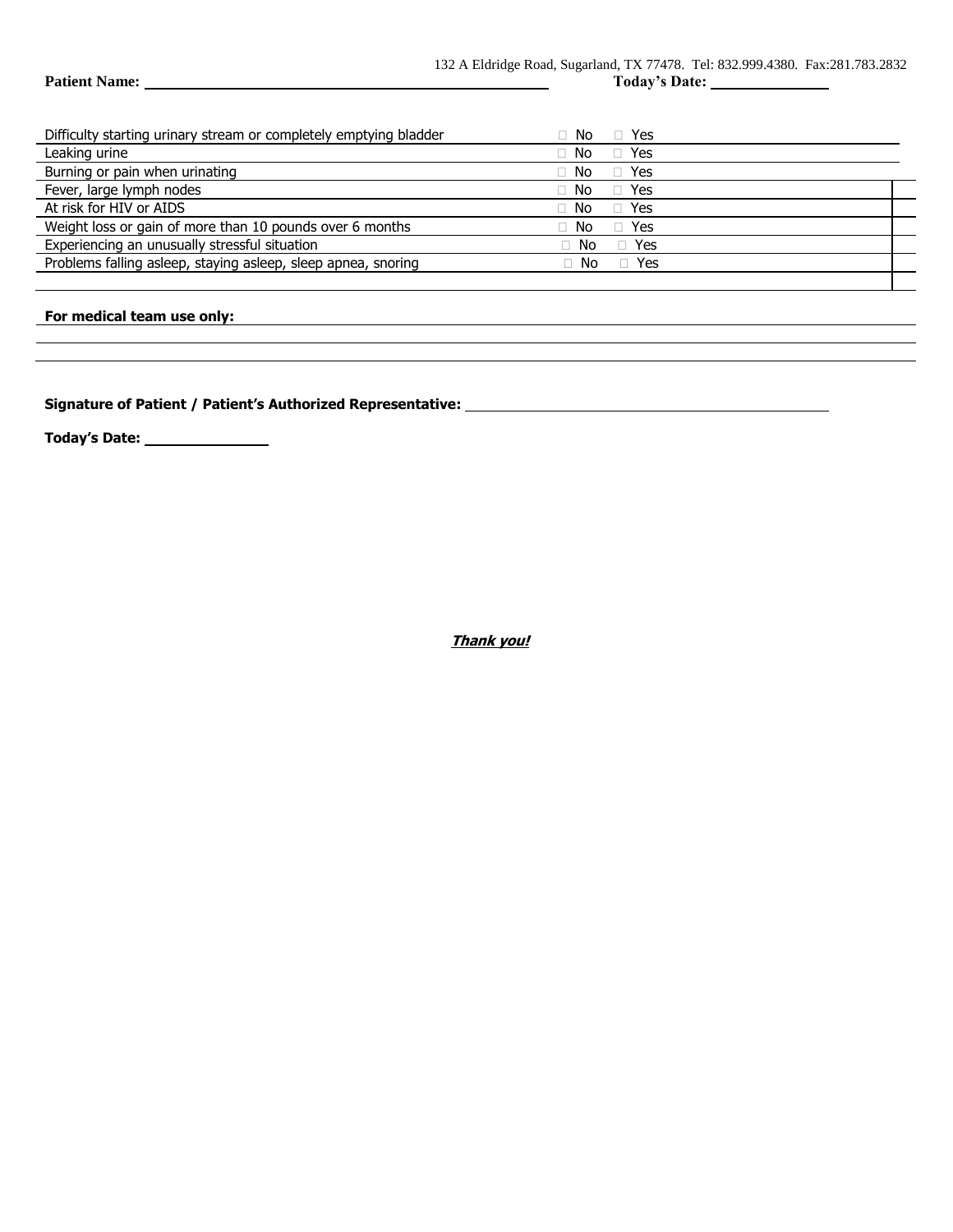I certify that I am hereby made aware of Ascent Sleep & Weight's **Notice of Privacy Practices** and that I have a right to receive a copy upon request. This Notice describes the type of uses and disclosures of my protected health information that might occur during my treatment, to facilitate the payment of my bills or in the performance of Ascent Sleep & Weight operations. The Notice also describes my rights and Ascent Sleep & Weight's duties with respect to my protected health information. I understand that copies of the **Notice of Privacy Practices** are available at the reception desk of Ascent Sleep & Weight and I may also request that a copy be mailed to me by emailing [sleepweight@outlook.com](mailto:sleepweight@outlook.com) or calling 832.999.4380.

Ascent Sleep & Weight reserves the right to change the privacy practices that are described in the **Notice of Privacy Practices**. I may obtain a revised **Notice of Privacy Practices** by calling the above number and requesting a revised copy be mailed to me or by asking for one at the time of my next appointment.

Signature of Patient / Patient's Authorized Representative: \_\_\_\_\_\_\_\_\_\_\_\_\_\_\_\_\_\_\_\_

Name of Patient's Authorized Representative: \_\_\_\_\_\_\_\_\_\_\_\_\_\_\_\_\_\_\_\_\_\_\_\_\_\_\_\_\_\_\_\_\_\_\_

Date: $\frac{1}{\sqrt{2}}$